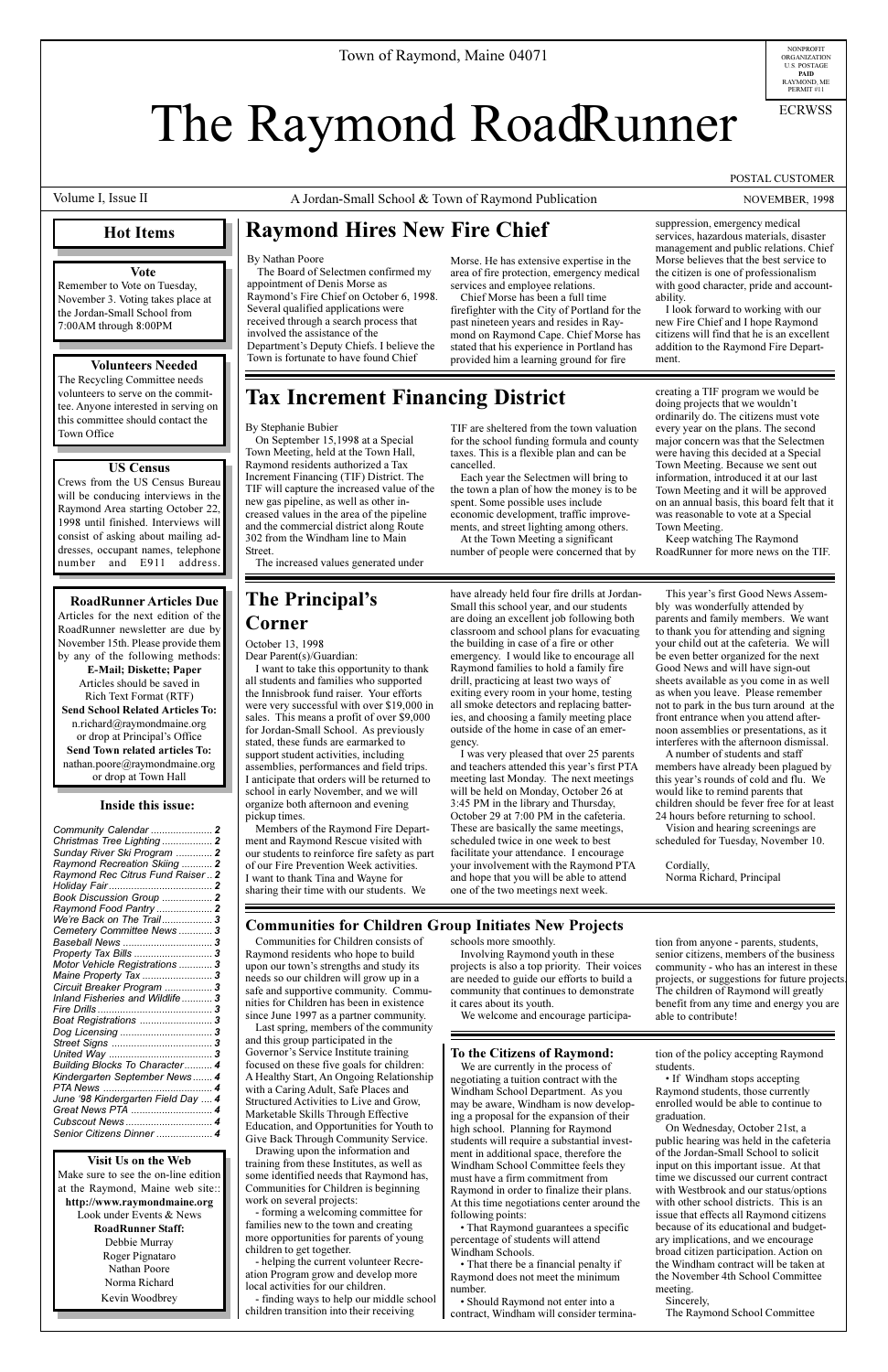SATURDAY, NOVEMBER 7, 8:00 AM - 1:00 PM Raymond Village Community Church Main St. (Rt. 121) Raymond Homemade Knits & Crafts, Food Table, Cookie Walk, Attic Treasures Dried Floral Arrangements, XMAS Wreaths and Centerpiece Orders Taken, **Snacks & Drinks, Hot Lunch Served** Snacks A Drinks, Hot Lunch Served

#### **HOLIDAY FAIR**

Portland. To reserve a date , call the library and plan for a

fun trip into Portland.

#### **Raymond Food Pantry**

ur neighbors who are having a hard time trying to e ends meet value the Food Pantry. They depend on ace where they can get emergency food for their ilies. At this time with winter coming on, we find our supplies are getting low and the need will be easing. Would you please consider donating food, er goods, laundry detergent etc. or money so that we purchase what is needed. Donations can be mailed rought in to the Town Office at 401 Webbs Mills d, Raymond, Me 04071. Please be sure to note on check what the money is for so that we don't put it ie wrong account.

Proceeds from the sale will be used for funding skiing, swimming, basketball and soccer programs sponsored by Raymond Rec. This is our only fund raising effort and we appreciate your support.  $\mathcal{M}$ 

| November 1998<br><b>Events and Meeting Schedule</b> |                                             |                                                                                             |                                                                                                                 |                                                                                                                   |                                                                                                                  |                                                             |
|-----------------------------------------------------|---------------------------------------------|---------------------------------------------------------------------------------------------|-----------------------------------------------------------------------------------------------------------------|-------------------------------------------------------------------------------------------------------------------|------------------------------------------------------------------------------------------------------------------|-------------------------------------------------------------|
| <b>SUN</b>                                          | <b>MON</b>                                  | <b>TUE</b>                                                                                  | <b>WED</b>                                                                                                      | <b>THU</b>                                                                                                        | <b>FRI</b>                                                                                                       | <b>SAT</b>                                                  |
|                                                     | $\overline{\mathbf{2}}$                     | 3<br>7:00AM - 8:00PM<br>Election Day, Vote at<br>Jordan-Small School<br>7:00PM<br>Selectmen | 4<br>6:30PM<br>Middle School Dev. Com.<br>7:00PM<br><b>Planning Board</b><br>7:00PM<br><b>School Committee</b>  | 5<br>6:30PM<br><b>Elementary School</b><br><b>Building Committee</b><br>6:30PM<br>Lions - Kokatosi<br>Campground  | $6\phantom{1}6$<br>2:20PM<br>Good News<br>Jordan-Small Gym<br><b>Grades Close</b><br><b>Report Card Nex Week</b> | $\overline{7}$<br>8:00AM-1:00PM<br><b>Holiday Fair</b>      |
| 8                                                   | 9                                           | 10<br>7:00PM<br><b>Tassel Top Committee</b>                                                 | 11<br><b>Veteran's Day</b><br>No School<br>Town Office Closed<br>7:00PM<br><b>Planning Board</b>                | 12                                                                                                                | 13<br><b>Parent Teacher</b><br><b>Conferences</b><br>No School                                                   | 14                                                          |
| 15                                                  | 16<br>7:00PM<br>Budget/Finance<br>Committee | 17<br>7:00PM<br>Selectmen                                                                   | 18<br>5:30PM<br>Senior Citizen Supper<br>6:30PM<br>Middle School Dev. Com.<br>7:00PM<br><b>School Committee</b> | 19<br>6:30PM<br><b>Elementary School</b><br><b>Building Committee</b><br>6:30PM<br>Lions - Kokatosi<br>Campground | 20<br>Jordan-Small School<br><b>Awards Assembly</b>                                                              | 21<br><b>Appeals Board Deadline</b><br>for December Meeting |
| 22<br>10:00AM<br><b>Appleals Board</b><br>Site Walk | 23                                          | 24                                                                                          | 25<br>7:00PM<br>Diabetes Meeting<br><b>Town Hall</b>                                                            | 26<br>Thanksgiving<br>No School<br><b>Town Office Closed</b>                                                      | 27<br>Holiday<br>No School<br>Town Office Closed                                                                 | 28                                                          |
| 29                                                  | 30                                          |                                                                                             |                                                                                                                 |                                                                                                                   |                                                                                                                  |                                                             |

| <b>Sunday River Ski Program</b><br>Sign-up November 4<br>Jordan-Small School<br>$7:00 - 8:30$ PM<br>The Sunday River Family Ski Program will begin<br>January 10. We will offer 5 and 3 week programs again<br>this year. Program dates for the five week program are |                                                                                                                                                                                                                                | <b>Christmas Tree Lighting</b><br>The Lions Club is again sponsoring a Christmas tree<br>lighting event at the Raymond Village Library on Sunday,<br>November 29 at $6:00$ PM.<br>The Windham Chamber Singers and the Jordan-Small<br>School Chorus will be performing, Santa has offered to<br>drop by and refreshments will be provided.         |  |
|-----------------------------------------------------------------------------------------------------------------------------------------------------------------------------------------------------------------------------------------------------------------------|--------------------------------------------------------------------------------------------------------------------------------------------------------------------------------------------------------------------------------|----------------------------------------------------------------------------------------------------------------------------------------------------------------------------------------------------------------------------------------------------------------------------------------------------------------------------------------------------|--|
| changed.                                                                                                                                                                                                                                                              | January 10, 24, February 7, 21 and March 7.<br>For the three week program, participates may select<br>any three dates from the five week program. Remember<br>that once they have been selected, they cannot be<br>Prices are: | <b>Book Discussion Group</b><br>November 19, 7:00-8:30 PM<br>Book Discussion Group at Raymond Village Library<br>will talk about books they have read about True Adven-<br>ture. Some suggestions for reading are: "The Perfect                                                                                                                    |  |
| Junior Lift Only<br>Adult Lift Only<br>Junior Lift Only<br>Adult Lift Only                                                                                                                                                                                            | \$120<br>$$156$ (5 week program)<br>\$77<br>\$96 (3 week program)<br>Lessons, rentals and ski clinics are available.                                                                                                           | Storm" by Sebastian Junger; "Into Thin Air" by Jon<br>Krakauer and "Endurance" by Alfred Lansing. Please join<br>us for an evening of lively discussion. All are welcome.<br>Tess Ihgraham, a Raymond resident, has paintings on<br>exhibit at the Raymond Village Library for all to enjoy.<br>The Raymond Village Library has free passes to the |  |
| For more information contact:                                                                                                                                                                                                                                         |                                                                                                                                                                                                                                | Portland Museum of Art and to the Children's Museum in                                                                                                                                                                                                                                                                                             |  |

#### **RAYMOND REC CITRUS FUND RAISER**

Raymond Recreation Association is conducting a fund raising sale of fresh Indian River grapefruit and oranges from Florida. The sale will run through November 20th. Advance orders only will be taken. Direct shipment from Florida is scheduled for the week of December 5 and will be available for pickup at Fire Lane 111 (as in the past: follow signs) on Saturday, December 5th from 9:00 AM - noon.

To order use the form below or phone 655-4657.

| Name $\_\_$<br>Phone $\equiv$ |                                                                                                                |                                                               | <b>TERAYMOND</b><br>REC CITRUS<br>FUND RAISER<br>Thank You |
|-------------------------------|----------------------------------------------------------------------------------------------------------------|---------------------------------------------------------------|------------------------------------------------------------|
| Address _                     |                                                                                                                |                                                               | for your                                                   |
|                               | CIRCLE CHOICE AND GIVE QUANTITY ORDERED                                                                        |                                                               | support!                                                   |
|                               | <b>BOX SIZE: 2/5 bushel</b><br>Number Ordered<br><b>SMALL</b>                                                  | <b>BOX SIZE: 4/5 bushel</b><br>Number Ordered<br><b>LARGE</b> | <b>AMOUNT</b><br><b>DUE</b>                                |
| Navel Oranges                 | $@$ \$15.00 ea.                                                                                                | @ \$20.00 ea.                                                 |                                                            |
| Pink Grapefruit               | $(a)$ \$15.00 ea.                                                                                              | @ \$20.00 ea.                                                 |                                                            |
| $\blacksquare$ Mixed Box      | $\omega$ \$17.00 ea.                                                                                           | NOT AVAILABLE                                                 |                                                            |
| Cranges & Grapefruit)         |                                                                                                                | <b>TOTAL DUE</b>                                              |                                                            |
|                               | <b>Make Checks Payable to Raymond Rec</b><br>Mail to: 33 Wawencok Road, Raymond, ME 04071 (or phone: 655-4657) |                                                               |                                                            |

Deborrah Murray (655-7482) dmurray2@maine.rr.com or Sharon Walgreen (627-4504) walgreen@ime.net

#### **Raymond Recreation Skiing**

Sign-Up November 4, 6:30 - 8:00 PM Jordan-Small School Cafeteria

**Wednesday Program for Grades 4 - 6** Begins January 6 through March 3 Leave Jordan-Small School at 12:30 PM Returns to Jordan-Small School at 5:30 PM

| Prices (Includes Bus):      |       |                       |  |  |
|-----------------------------|-------|-----------------------|--|--|
| Lift Only                   | \$84  | $(\$96$ After Dec. 4) |  |  |
| Lift/Ski Rental             | \$133 | $$152$ After Dec. 4)  |  |  |
| Lift/Snowboard Rental \$161 |       | $$184$ After Dec. 4)  |  |  |

Any questions call Kathy Anaka at 655-2127 or Sharon Walgreen at 627-4504

**Friday Program for Grades 7 - 12** Begins January 1 through February 19 Bus leaves Jordan-Small School at 4:45 PM Bus returns to Jordan-Small School at 10:30 PM

Prices (Includes Bus): Lift Only \$105 Lift/Ski Rental \$161 Lift/Snowboard Rental \$191 Free voucher if paid by December 4, voucher can be used anytime. Any questions call Peter Walgreen at 627-4504.

Both Programs: Check payable to Raymond Recreation, please have separate check for each program.

#### **THANKSGIVING FOOD BASKETS**

The holiday season is fast approaching, and again the Raymond community looks at the many ways we can help our own. In past years, Eileen Stiles has generously given of herself to coordinate holiday baskets for residents. She has handed over the reins to some Raymond volunteers who will work in conjunction with the Raymond Village Church. Thank you, Eileen, for

your tireless efforts!

If you wish to donate towards Thanksgiving food baskets this year, please call Lisa at 655-3333 or Laurie at 655-2222. If you are in need of assistance, or know of someone in need, please call the above numbers or send a request for an application to HOLIDAY HELPERS, PO BOX 1112, RAYMOND, ME 04071. Strict confidential-

ity is assured.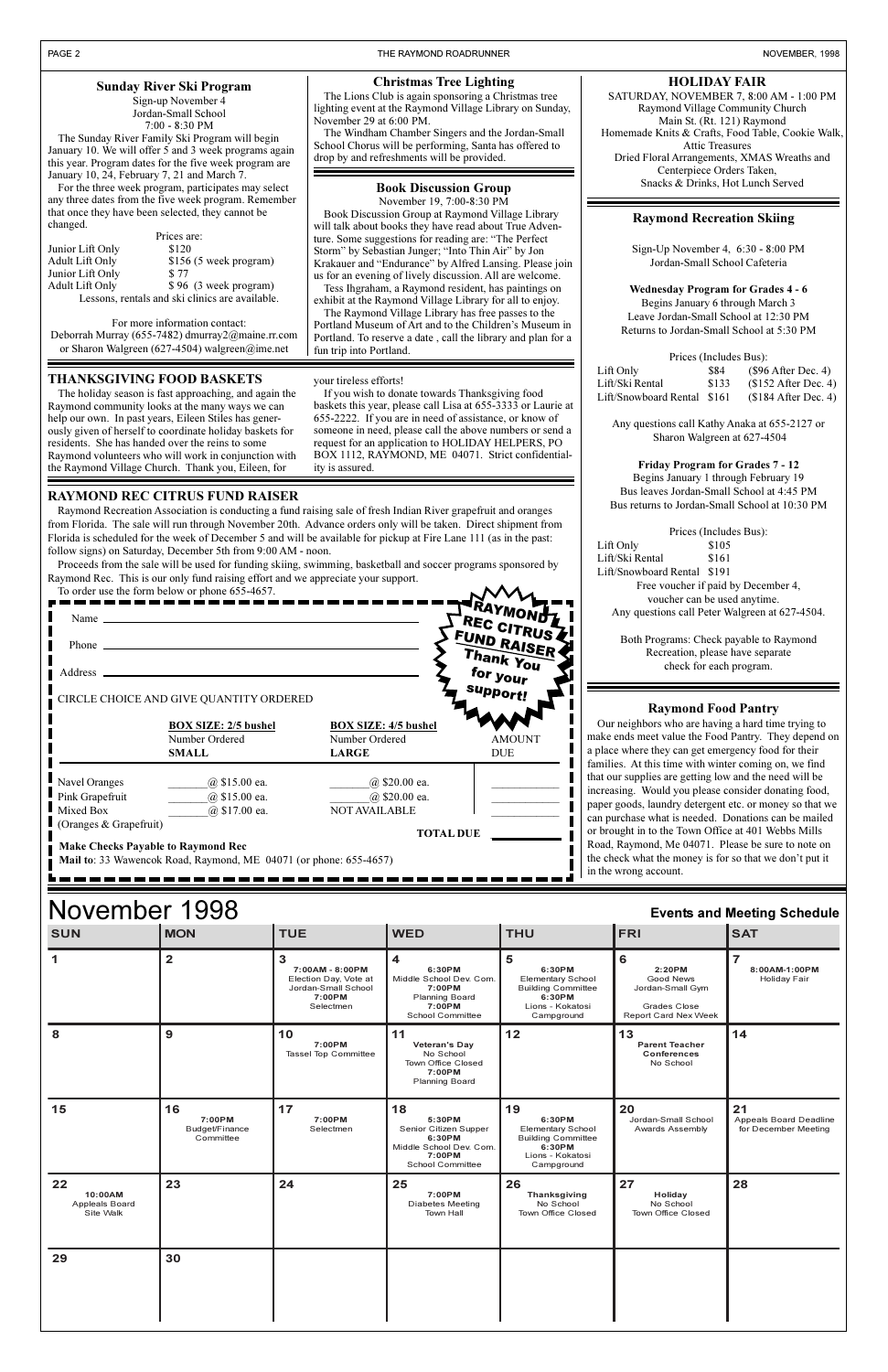#### We're Back on The Trail

Children from Mrs. Blanchard's, Mrs. Spencer's, and Ms. Cummings' classes are off on a History Trail again this year! This year we will be focusing on both North and East Raymond which will then complete our map of Raymond.

The History Trail is a multifaceted project which includes: research of the area(s), collections of artifacts for a trunk, the making of a quilt that is reflective of the area, and adding information to a History Trail Web Site. This will culminate with a History Trail Tour that will take place on Founders Day.

In September we began our journey with a hike up Rattlesnake Mountain. What a great beginning as one can view the whole town from this beautiful spot!

In October the classes were invited to the Edwards Farm. Do you know that this farm was the last manually operated Oakhurst farm? When our children heard how much work it was to feed, water, milk and care for cows, the chore of feeding the dog somehow seemed easier! We would like to thank the Edwards family for opening their hearts and home to our children.

 Work on the new quilt has begun in the classrooms and the Art room. This year the children will be involved in a bit of the sewing in their classrooms. They have been working on illustrations of birds for the quilt in the Art room. More information will follow.

Thanks to : Cathy Dodge, Berta Meserve and Dianna Juno who have lent a hand on this phase of our work. If you would like to be involved in our Trail please contact: Debbie Blanchard (gr.4),

Jani Cummings (gr. 2/3), Martha Spencer (gr. 3/4) or Katie Hall (art) at 655-4743.

-Katie Hall

#### Congratulations

Jordan-Small School received a \$500 grant from the Maine Preservation Society. Thanks to the Jane Carpenter Poluin Fund, we will now be able to add an architectural component to the Raymond History Trail. We're very excited about the possibilities that this will offer our children and community!

> If you don't have an old hunting or archery license, the Town Office will need to see your hunter or archery safety course card. If you have had a firearms hunting license since January 1, 1976, had an adult archery license since January 1,1980, or had an adult trapping license since January 1, 1978 you can purchase each respective license using an IF&W form stating when you last had that license.

If you have an interest in local architecture or some expertise that you would like to offer please join us as we explore new ideas!

-Debbie Blanchard

#### **Boat Registrations**

If you were wondering why the lakes seem crowded this summer, 1124 boats were registered in the Raymond Town Office.

Boat registration should be done each year beginning January 1st. You can register your boat at any time after January 1st but it isn't required until you want to use it. We can register your boat through the mail if you will forward the amount required with the owner's name on the registration and the ME boat number for identification of the boat.

#### **Raymond Cemetery Committee News**

The Committee thanks Elaine Walston for her effort in cleaning the Mountain Road Cemetery. Janice and Gerald Gower deserve appreciation for cleaning headstones at the Raymond Hill and the North Raymond Cemeteries.

The Committee is working on the physical needs of the cemeteries as well as plans for keeping records of plot ownership. If you have any concerns, please write to Linda Alexander, Chair, Cemetery Committee, Town Office, 401 Webbs Mills Road, Raymond, ME 04071.

#### **Inland Fisheries and Wildlife Information**

All hunting licenses and stamps are available at the Town Office. We are also registering ATV's and snowmobiles both resident and nonresident.

If you are planning to purchase a hunting license as a gift you will have to provide the Town Office with a copy of licensee's last hunting license or hunter safety card and a copy of their driver's license. 1999 licenses will be available sometime in December.

If you are a resident of Maine over the age of 70, you can receive a complimentary license by sending to Inland Fisheries, a form which can be picked up at the Town Office.

Inland Fisheries and Wildlife has free signage available to post land that allows hunting and recreational use.

#### **Motor Vehicle Registrations**

*Sale Between Individuals* The bill of sale must contain the date of the sale, a description of the vehicle, including year, make, model, and VIN#, as well as the dollar amount paid for the vehicle. Any vehicle 1984 and newer must have a title, the back of which must be filled out by the seller, and signed by all sellers. YOU CANNOT REGISTER A 1984 OR NEWER VEHICLE WITHOUT THE TITLE! If there was a lien on the title, a lien release must accompany the title. You will also need the name and address of the seller in order to fill out the sales tax form.

#### *Dealer Sale*

The paperwork for any vehicle that has not been previously titled must include the dealer window sticker. Maine dealers must also include a blue application for Maine title form, and a green dealer sales tax form. For used vehicles the previous title number and state from which the title comes must be on the title application

#### *Insurance* When registering any vehicle, you must present a current (as of the registration date) insurance card for the

vehicle. We do accept faxed copies of insurance cards for an additional charge of \$1.00 per page. Our fax number is 655-3024.

#### *Chickadee Plates*

The new chickadee plate will be available July 1, 1999 and will automatically replace the lobster plate. If you have a lobster plate and wish to keep the same plate number, you may reserve the number for a \$15.00 fee. Forms are available at the Town Office.

#### **Property Tax Bills**

Tax Bills were mailed out October 9th. If you did not receive your tax bill by the l5th, call 655-4742 and ask for Donna Lovely. The first half is due by October 3lst. If your taxes are escrowed through your mortgage holder, they may call to get the amount due and we do accept postmark date for payment.

The following was published in the United Way of Greater Portland October 13<sup>th</sup> newsletter.

It all started back in 1996, when the town's Campaign Coordinator Nathan Poore and the school district's Campaign Coordinator David Bois created a joint campaign raffle as an incentive to increase employee participation. Sparked by their enthusiasm, local businesses and community members began to donate bigger and better raffle prizes with each passing year.

We try to maintain current mailing addresses, but a change of mailing address can be missed. Mail forwarding is limited in time at the Post Office. An address change on a car registration or hunting license does not automatically effect a change on a property tax bill. You must specifically request change of address on each of your properties. If we cannot get the bill to you and your tax is left unpaid, it will go to lien. When making payment by mail, please put your account number or map and lot number on your check or include your payment stub so we can be sure to credit the correct account. Mortgage correction forms may also be returned with your payment.

#### **Maine Property Tax Circuit Breaker Program**

Any individual with an income under \$26,400 or family with an income under \$41,200 can apply for the Circuit Breaker Program through the State. This is unrelated to the Homestead Exemption Program that you may have applied for this past May.

The Circuit Breaker Program refunds an amount of your last year's property taxes or rent expense if you are eligible. It also includes an Elderly Low-Cost Drug Card Program.

The deadline for the Circuit Breaker Program is January 31, 1999. Applications for the Elderly Low Cost Drug Program can be filled out at any time but to get your new card by January 1, 1999, you must apply by November 1, 1998.

Joe Bruno will be available at the Town Office on either December 5th or 12th to assist individuals with their applications. For a definitive time please call the Town Office toward the end of November.

Applications are available at the Town Off

#### **Baseball News**

Yes, the World Series is in full swing and the major league baseball season is winding down but the work in Raymond is just beginning. Every spring nearly 400 Raymond youth participate in our baseball and softball programs. The success of the program does not happen overnight. The work does not begin when the snow melts. No, the work begins now and we need you.

If you like to serve the youth of the Town by working many hours for no pay, then do we have a deal for you! Elections for officers and directors of the 1999 Raymond Baseball/Softball Board will be held on November 10th. Each year many children depend on the success of the program. Do you want to be a part of it? If so then join us on Tuesday November 10th at 7:00 PM at Jordan-Small School. Hope to see you there.

#### **Dog Licensing**

The 1999 stickers are available and it is permissible for anyone to license their dogs now for 1999. Neutered dogs cost \$5.00 and non-neutered \$8.50. Reregistrations only need the dog's current Rabies Certificate. New registrations require current Rabies Vaccine Certificates and the State Neutering Certificate if they are neutered.

From July 1st to September 30th. Dispatch has recorded 109 calls for animals lost, stray, or problematic. Animal Control investigated as least 65 calls involving dogs, cats, pigs, cows, bears, coyote sightings, skunks, homing pigeons, bats, foxes, and squirrels. Some of these animals potentially could have been rabid. Calls come into Raymond Dispatch Center 24 hours a day.

Licensing fees help pay for Animal Control services which includes a contract with the Animal Refuge League in Westbrook to take our strays. The Town also pays veterinarian expenses for stray animals.

#### **Fire Drills The Great Escape**

Raymond Fire Prevention Officer

The week of October 4th through the 11th was the National Fire Prevention Week. The Raymond Fire Department went to Jordan Small School and several daycares in the Raymond area to teach fire safety and prevention. Here are some things to remember to help keep you and your family safe.

\* Check your smoke detectors once a month, and change your batteries twice a year. An easy way to remember to change your batteries, is when you change your clocks.

\* Practice having fire drills with your whole family. Remember to know two ways out of every room. (Practice makes Perfect)

\* Plan your escape routes, and find a meeting place where you and your family can all meet if there ever is a fire.

\* Remember to feel the door with the back side of your hand before you open it. If the door is hot do not open it. Use your other way out.

\* Once youre out, stay out. Do not go back in for anything.

#### \* Never hide.

\* If your clothes ever catch on fire stop what you are doing*,* drop to the ground, and roll until the fire is out.

\* Call for help from your neighbors. Make sure you tell the Dispatcher your name, address, phone number, and the emergency. Remember to stay calm. The calmer you are the quicker they can get help to you.

If there is anyone in the community that would like a firefighter to come to your house and help your family plan and practice escape routes, please call the Raymond Dispatch Office at 655-7851 and leave your name and number for Fire Prevention Officer, Tina Whitney. I will get back to you to schedule an appointment. I would also like to take this time to thank all the children in the Town of Raymond for being great Junior Fire Safety Firefighters.

If anyone has any other questions, please feel free to call the Raymond Dispatch Office.

Your Friend,

Firefighter Tina

#### **Street Signs**

Many people have been asking when the Town is going to put up street signs that match the new street names. The volunteers who maintain fire lane signs and the Public Works Department will be erecting some new signs this Fall and will try to finish next Spring. If you would like to have the Town consider a particular sign as a priority please call the Town Office and describe the proposed location and why it is a priority.

#### **Jordan-Small School and Town Office Employees give generously to the 1998 United Way Campaign**

The *Rivaling Raymond* Campaigns

For the third consecutive year, the Town of Raymond and the Raymond School District have challenged each other to see who can raise employee participation levels the most in their individual fund-raising campaigns.

Last week, the Town won the competition and were treated to breakfast cooked by School District employees. We would like to thank Nathan and David, and Campaign Coordinators like them at organizations of all sizes, who find creative ways to give back to their community. Last year, Raymond residents were helped 1,689 times by United Way-supported programs. The town has approximately 3,800 residents.

We would like to thank those businesses that contributed to the incentive program. They are: MJ Richios, Cabin Candlery and Bodies by Beau.